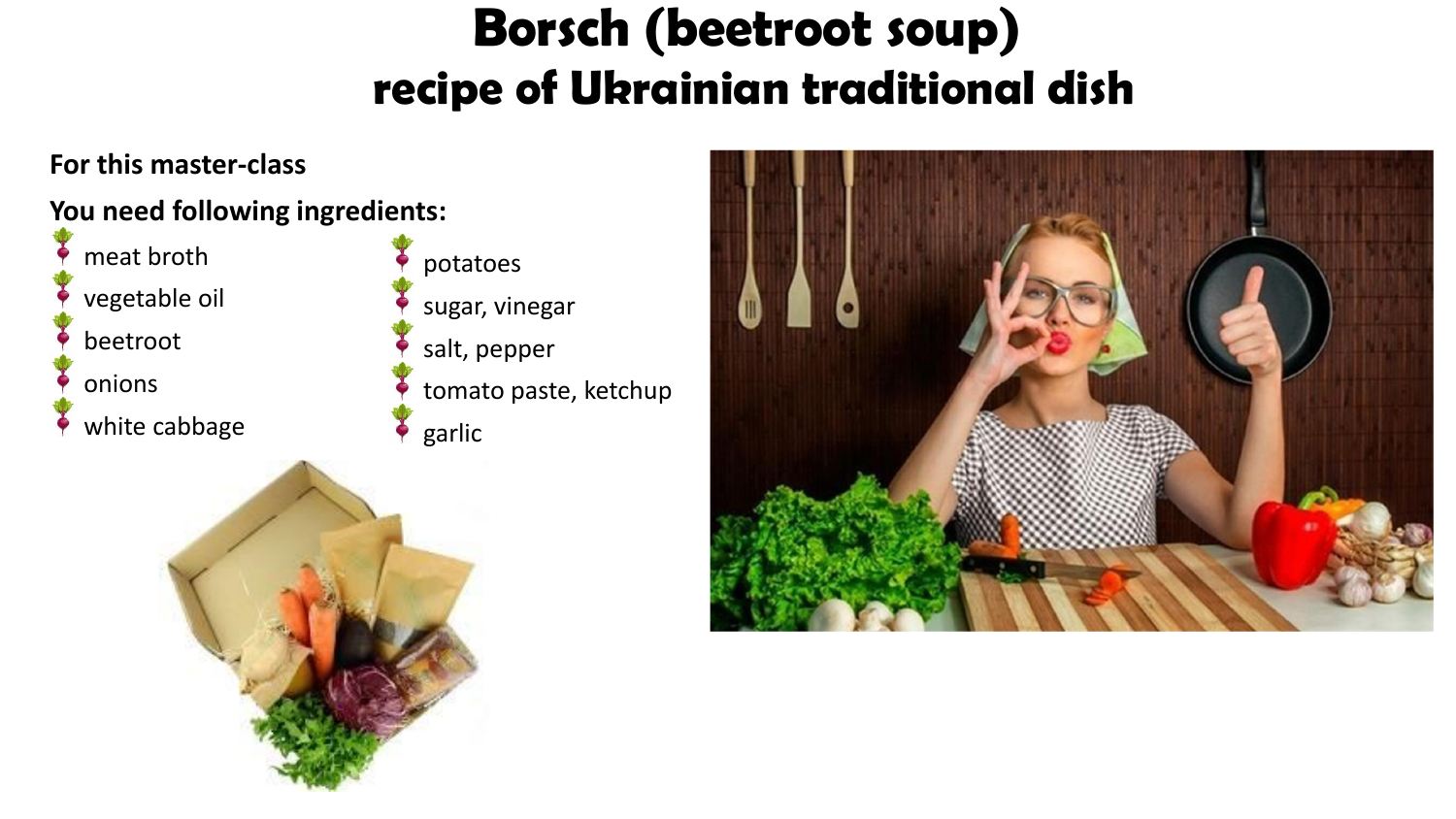## Borsch (beetroot soup) **recipe of Ukrainian traditional dish**

#### **COOKING TECHNOLOGY :**

- we make two sautéing's: beetroot and vegetable
- Vegetable sautéing: fry onions cubes in a frying pan until brightness, then add grated carrots and fry over medium heat until cooked for 7-10 minutes
- Beetroot sautéing: cut beetroot into strips. Pour the oil into a thick-walled pan, heat it to a smoke, add beets and fry for 1-2 minutes, then add sugar, tomato paste, ketchup and vinegar, cover and simmer until tender on low heat for 30-40 minutes, put a piece of butter a few minutes before the end of readiness
- For the borsch: bring the broth to a boil, toss the diced potatoes and cook until the potatoes are semi-finished (about 10-15 minutes), then add the cabbage and cook for another 15-20 minutes until the vegetables are ready.
- Add two sautéing's, bring the borsch to taste with salt, pepper (you may need to add more sugar or vinegar) and cook for another 5-10 minutes. At the end add a few cloves of grated garlic.

Borsch tastes better, when you let it stand for some time to saturate the taste.

Enjoy your borsch! **Bon appetit!**